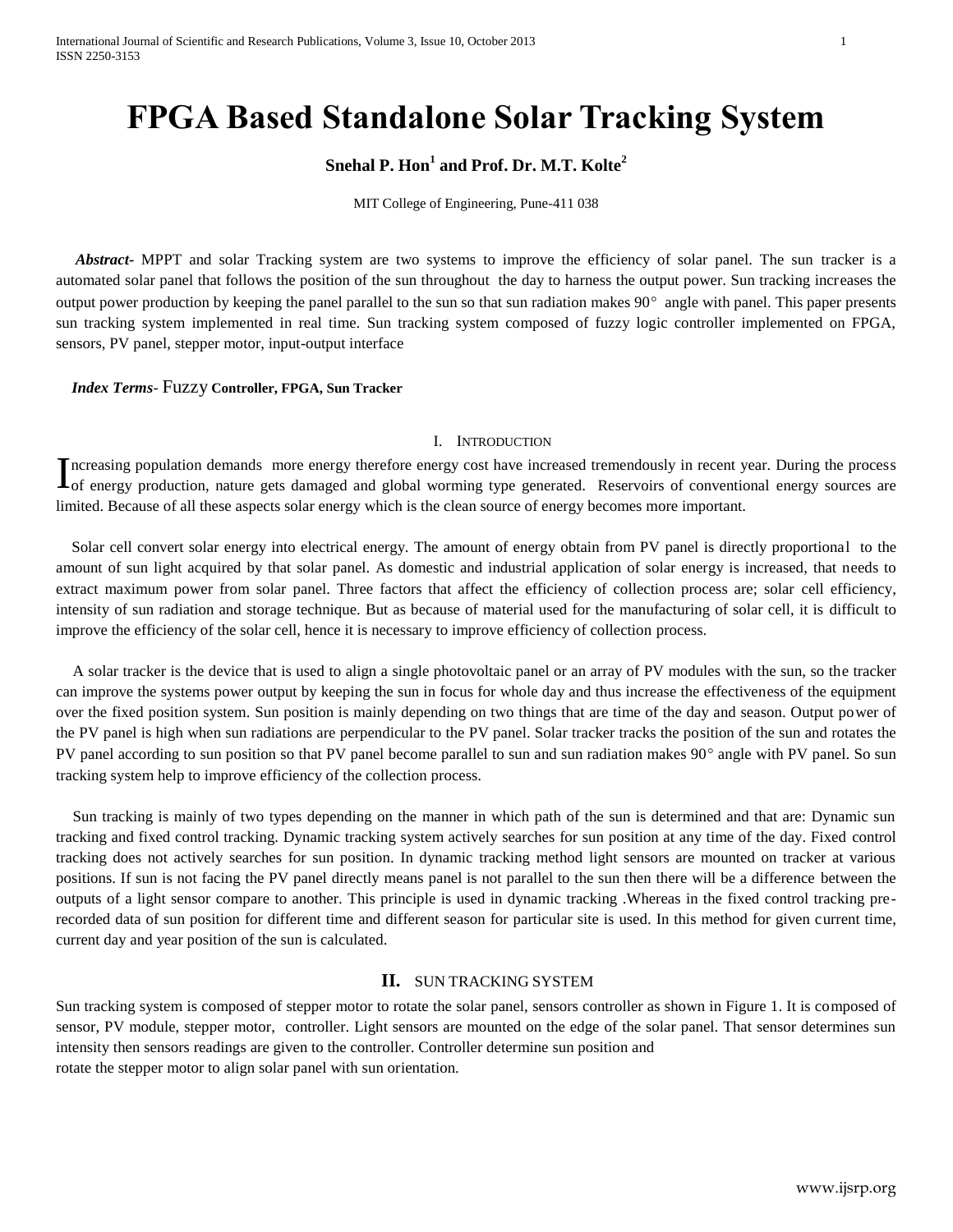International Journal of Scientific and Research Publications, Volume 3, Issue 10, October 2013 2 ISSN 2250-3153



Figure 1.:Block diagram of sun tracking system.

#### A. SENSOR

Sun tracking system mainly consist of two type of sensor photo sensor and position sensor

#### 1. Photo Sensor

LDR is used as photo sensor. LDR means Light Dependent Resistor and here it is used for light sensing. Resistance of LDR varies with the intensity of light. Intensity of light and resistance of LDR having inverse relation means when intensity of light is high, resistance of LDR is low. LDR are available in different sizes (as shown in figure 2.) but mostly bigger size LDRs are used because bigger size LDR having more sensitivity and required less time to change output when input change.

#### 2. Position Sensor

Position sensor is used to prevent the PV panel from the impact when it reaches to the edges and move the panel to the starting position in night.

CW: Clockwise rotation. CCW: Counter clockwise rotation

When PV panel reaches at its edge value, then controller stops the motor and prevents it from rotating in same direction to avoid it breakage problem. At night sensor are in very dark night so the outputs of the sensors are very big, then controller goes in night subroutine and rotate panel in starting position



III. FUZZY LOGIC CONTROLLER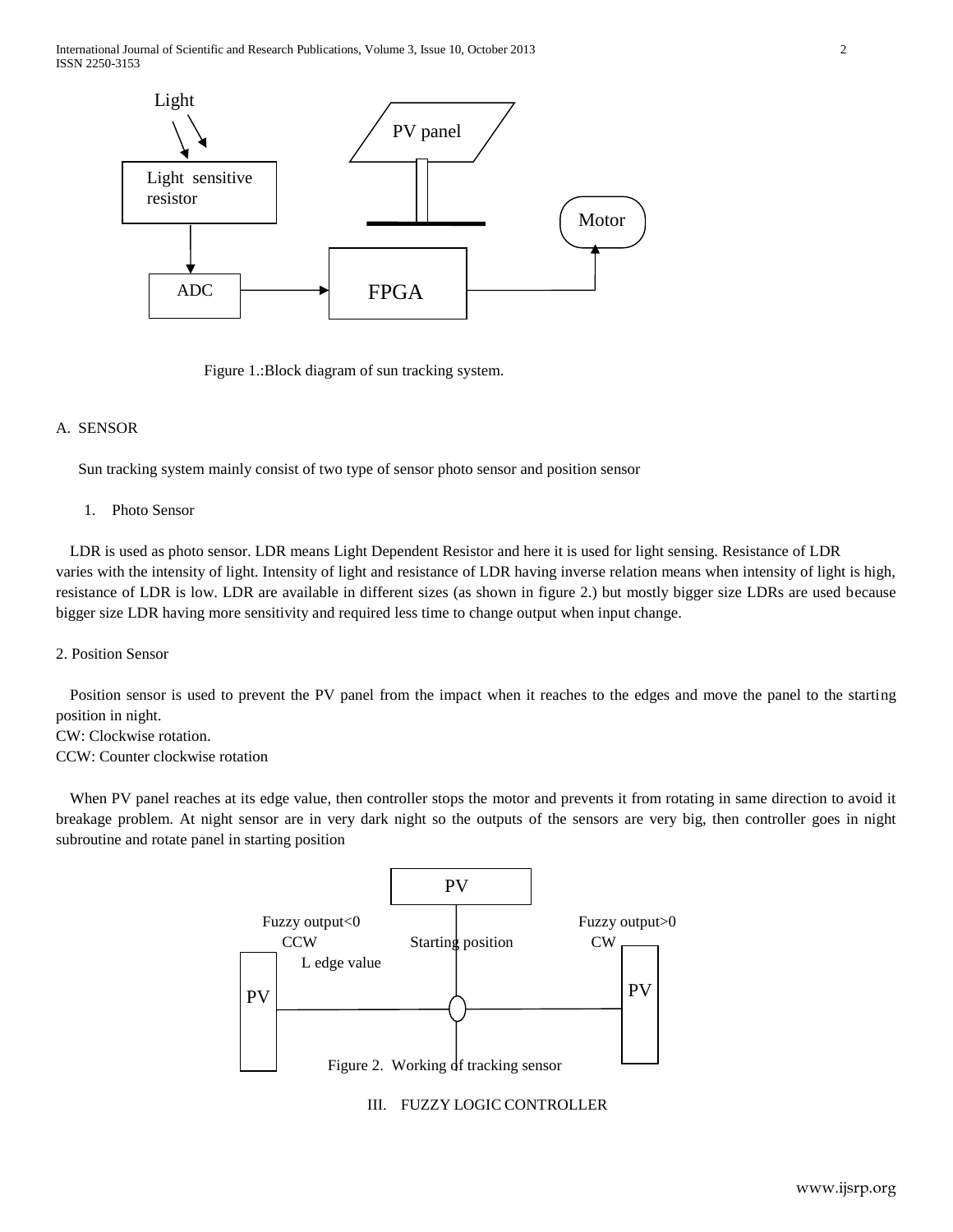In sun tracking system, to rotate the PV panel according to the sensors output intelligent controller is needed. Hence in sun tracking intelligent controller like PID controller or fuzzy logic controller can be used. Fuzzy logic controller is having advantages over PID controller and these are:

- Mathematical model of the control system is not required.
- Totally depend upon operators experience.
- It deals with nonlinearities of the system.
- Linguistic system definitions can be converted into control rule base or control algorithm.

## 3.1 FLC for Sun Tracking System

Every FLC has three basic parts that are: fuzzification, rule base, difuzzyfication. Error and change in the error are the inputs to the fuzzy logic controller. Output of the fuzzy logic controller is fed to the stepper motor driver. FLC for sun tracking system is shown in figure 3, it mainly consist of three basic part and these are discussed as follow:



Figure3. Block diagram of fuzzy logic controller for sun tracking system

 Here the inputs Error (Err) and change in the error (CE) come from the sensor. This inputs converted into the fuzzified input and output will get after fuzzification. This output is then fed to the motor to control it. As shown in above figure 3, every fuzzy logic controller have three basic part as mentioned above and these are discussed as follow

## 3.1.a Fuzzification

Fuzzification is the process that converts numerical values into grades of membership of fuzzy set members. There is a degree of membership function for each linguistic term that applies to that input variables. Membership functions is of different type like triangular membership function, trapezoidal membership function. For example same triangular membership function used for error, change in the error and it is shown in fig 4. Membership function for output is shown in the figure 5.

## 3.1.b Control rule base

Control rule base depends on the operators experiences. Depending on that experience knowledge base is developed which establish relationship between input and output variables in term of membership function. Structure of the control rule base is as follow:

If ERROR is ............. AND CHANGE IN ERROR is..............then OUTPUT will...........

For example:

If ERROR is NB and CHANGE IN ERROR is NM then OUTPUT will be NB.

| Er/CE     | NB        | <b>NM</b> | <b>NS</b> | ΖE        | <b>PS</b> | <b>PM</b> | <b>PB</b> |
|-----------|-----------|-----------|-----------|-----------|-----------|-----------|-----------|
| <b>NB</b> | NB        | NB        | NB        | <b>NB</b> | <b>NM</b> | <b>NS</b> | <b>ZE</b> |
| <b>NM</b> | NB        | NB        | <b>NM</b> | <b>NM</b> | <b>NS</b> | ΖE        | <b>PS</b> |
| <b>NS</b> | NB        | NM        | NS.       | <b>NS</b> | ΖE        | <b>PS</b> | <b>PM</b> |
| ΖE        | NB        | <b>NM</b> | <b>NS</b> | ΖE        | <b>PS</b> | <b>PM</b> | PB        |
| <b>PS</b> | <b>NM</b> | <b>NS</b> | <b>ZE</b> | <b>PS</b> | PS        | <b>PB</b> | PB        |
| <b>PM</b> | <b>NS</b> | ΖE        | PS        | <b>PM</b> | <b>PM</b> | <b>PB</b> | PB        |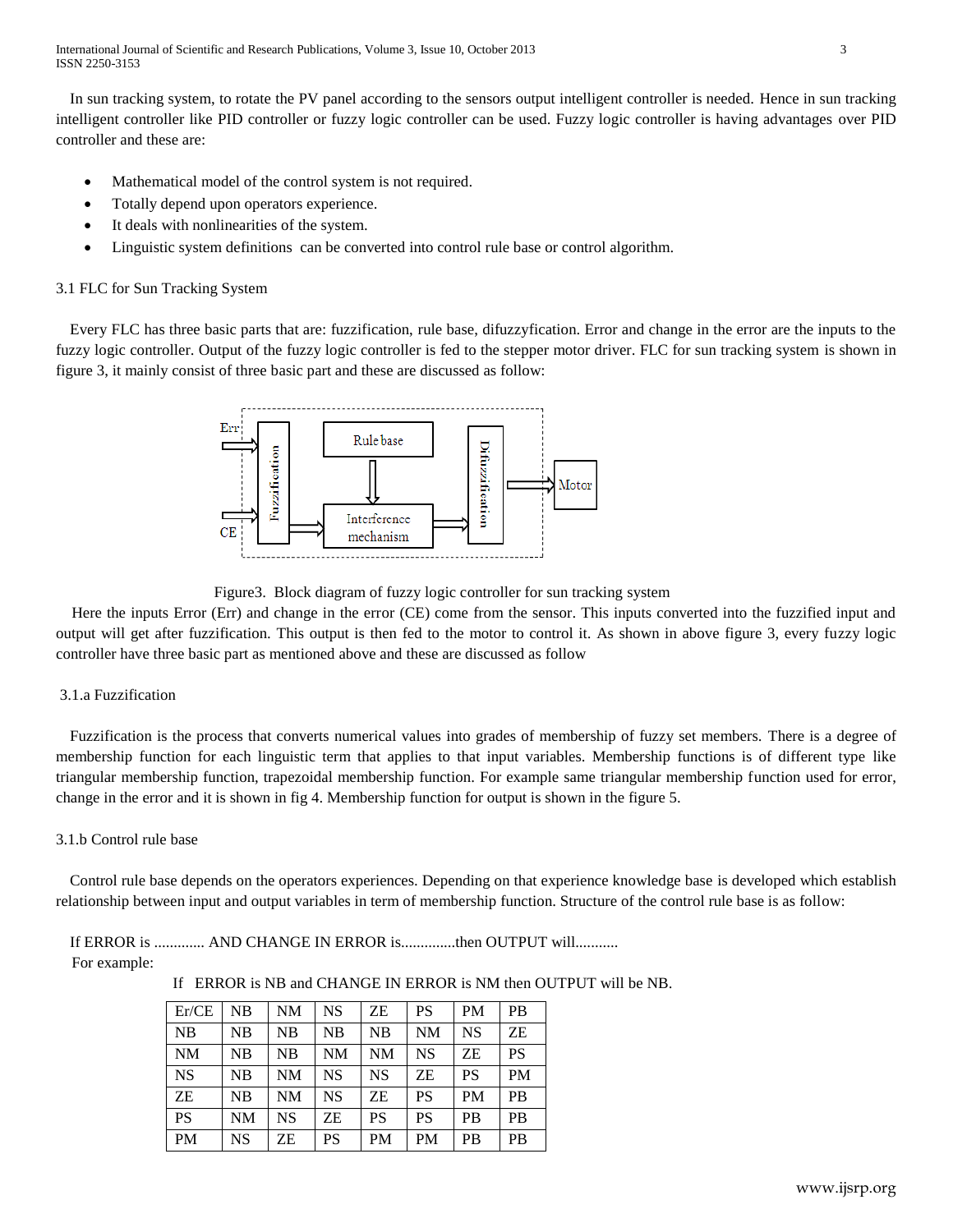| l PS<br>P <sub>B</sub><br>ZE | $PM$ $ PB$<br> PB PB | l PB |
|------------------------------|----------------------|------|
|------------------------------|----------------------|------|

## Table 1: Control rule-base for fuzzy logic controller.



## 3.1. c Difuzzyfication

Reverse of fuzzification is difuzzyfication. Difuzzyfication converts fuzzified output into the normal crisp output.

## IV. IMPLEMENTATION AND RESULTS